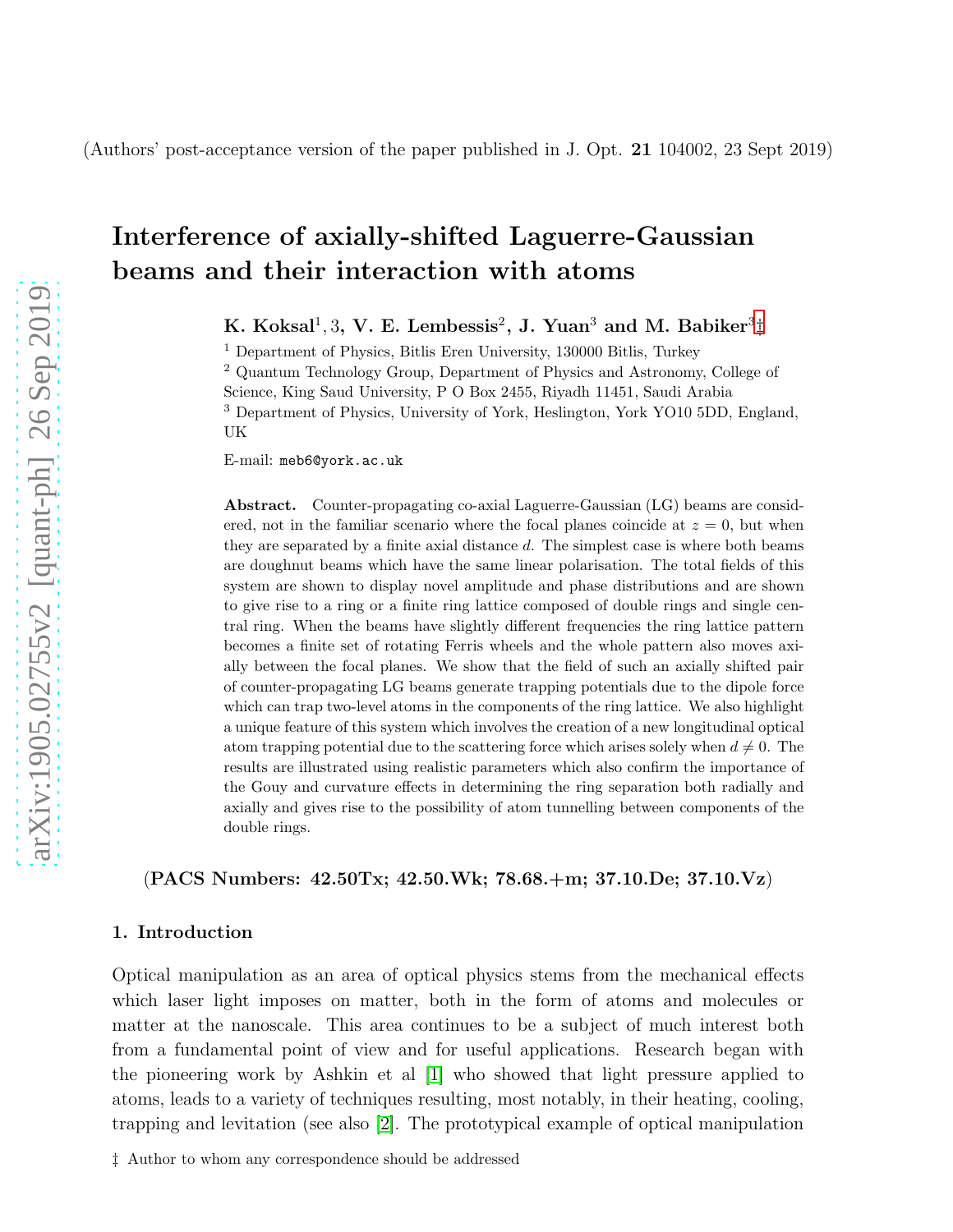is the 'optical tweezers [\[3\]](#page-13-2) and their are recent accounts involving interferometric multibeam and surface optical tweezers [\[4,](#page-13-3) [5\]](#page-13-4). However, the most celebrated manifestation of radiation pressure is in the realisation of Bose-Einstein condensation in dilute atomic systems [\[6\]](#page-13-5).

Recently, optical manipulation received an impetus when combined with structured laser light in which optical fields can have unlimited possibilities of form in terms of spatial and phase variations [\[7\]](#page-13-6). Laser beams in arbitrary geometrical arrangements can be made to interfere in a specified fashion and so generate optical potential landscapes and associated forces and torques leading to atom manipulation. Ordered arrangements of interfering laser beams form the so-called optical lattices as an example of structured light [\[8,](#page-13-7) [9\]](#page-13-8).

More recently, a new ingredient entered the arena of optical manipulation with the discovery of vortex laser light, which is light endowed with the property of orbital angular momentum  $(OAM)[10]$  $(OAM)[10]$ . Such light beams are exemplified by the Laguerre-Gaussian (LG) beams distinguished by the two indices  $l, p$  and carry OAM of magnitude  $l\hbar$  per photon. The OAM property of this type of laser light is in addition to the wave polarisation, or optical spin angular momentum (SAM) property, which is intrinsic to all laser light (see [\[11\]](#page-13-10) to [\[13\]](#page-14-0)). In this context both atomic and nanoparticle manipulation have revealed additional effects, with the OAM features manifesting themselves as rotational motion, and new atom trapping and cooling techniques have emerged (see [\[14,](#page-14-1) [15,](#page-14-2) [16,](#page-14-3) [17,](#page-14-4) [18,](#page-14-5) [19,](#page-14-6) [20,](#page-14-7) [21,](#page-14-8) [22,](#page-14-9) [23,](#page-14-10) [24,](#page-14-11) [25,](#page-14-12) [26,](#page-14-13) [27,](#page-14-14) [28\]](#page-14-15)). The optical spanner is one of the first applications which has been realised as the rotational form of the optical tweezers (see [\[15,](#page-14-2) [16,](#page-14-3) [17,](#page-14-4) [18,](#page-14-5) [19,](#page-14-6) [20,](#page-14-7) [21\]](#page-14-8)).

The simplest scenario consists a single focused beam where typically the scattering force attracts the atoms towards the focal plane where the beam intensity is maximum. However an axial force in the direction of beam propagation leads to axial drifting which has been counteracted with the use of counter-propagating beams [\[22\]](#page-14-9). Counterpropagating LG beams with coinciding focal planes have been considered as a means of localising cold atoms in the dark regions of the total fields [\[29\]](#page-14-16). It has also been shown that when two vortex beams meet at their common focal plane, the interference results in a petal-like intensity pattern and such a petal pattern rotates when the two beams are slightly different in frequency, resulting in the Ferris-wheel phenomenon which was discussed first by Franke-Arnold et al [\[23\]](#page-14-10) and later by Vickers [\[22\]](#page-14-9). The case of two counter-propagating Laguerre-Gaussian doughnut beams  $LG_{l,0}$  and  $LG_{-l,0}$ with orthogonal linear polarizations  $\hat{\epsilon}_x$  and  $\hat{\epsilon}_y$  leads to azimuthal polarization gradients and an azimuthal Sisyphus effect that can be utilized in the creation and control of a persistent current of superfluid atoms circulating in a toroidal trap (see [\[24,](#page-14-11) [25,](#page-14-12) [26\]](#page-14-13)). In addition to the case of LG beams, the coupling of atoms to Bessel beams has been considered [\[27\]](#page-14-14).

In this paper we consider a scenario of interference which, as far as the authors know, has not been explored before in the context of optical vortices. This simply involves the introduction of a finite spatial separation d between the two focal planes of the counter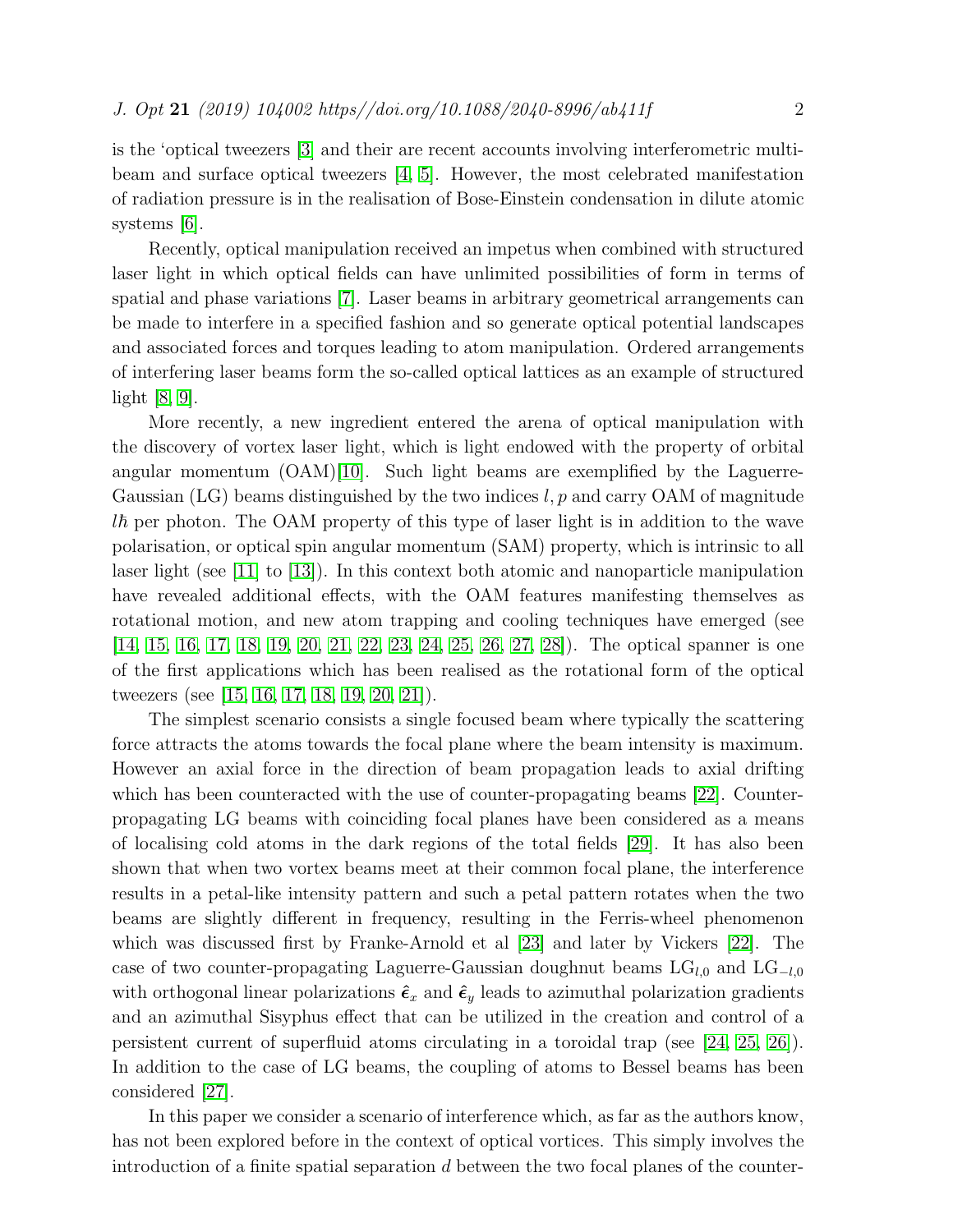propagating LG beams, giving rise to complex intensity and phase changes. The simplest case is where both beams are doughnut beams and have the same linear polarisation  $\hat{\epsilon}$ . The prominent feature of the resulting intensity distribution is the overlap region of the two beams, the size of which can be controlled by changing the separation d and the curvature of the beams which alter the useful length of the interference pattern. Besides the intensity, which is shown to be in the form of a finite ring lattice, new features arise due to phase variations in the phase function and its gradient. The total fields of this system are shown to display novel amplitude and phase distributions and are shown to give rise to a finite ring lattice composed of double rings and single central ring. When the beams have slightly different frequencies the interference pattern becomes a set of rotating Ferris wheels and the whole pattern also moves axially between the focal planes.

This papers is organised as follows. We firstly display the standard formalism of LG beams which is essential for the theoretical development that follows. We begin with the evaluation of the case in which the two LG beams both have low-intensity. We show that the scattering forces exhibit an additional axial component between the focal planes which is due to the axial shift and points symmetrically towards the centre of the beams. This is a new form of optical trapping of atoms based on scattering forces and arising solely due to the axial shift. Next, we deal with the general case of higher light intensities and large winding number l. Here, the full formalism of the interference has to be deployed, along with numerical analysis. A prominent feature of the general theory for  $d \neq 0$  is the inter-mixing of the phase and amplitudes due to the shifted beams in the total fields. The full theory enables the realisations of ring Ferris wheels and axial pattern motion to be manifested between the focal planes when the shifted beams have slightly different frequencies.

The main results of this papers can be summarised as follows. (1) We identify and quantify a new trapping mechanism for two-level atoms that arises due to the scattering forces which vanishes in the more common cases with  $d = 0$ . We feel that this result is significant, not only because of the novelty of the finding, but also because it entails an all-optical trapping mechanism that would be an alternative to other more involved trapping mechanisms such as magneto-optical trapping. (2) The one-dimensional case considered here highlights the role of the Gouy phase and curvature in that they control the spacing and number of rings in the interference pattern. We show that the phase difference controls various features including the number and spacing (both radially and axially) of the rings. (3) We also point out and quantify effects that would be of interest to experimentalists, including atom trapping by both the scattering force and the dipole force and we examine regimes for atom tunnelling between double rings in the finite lattice.

## 2. LG optical modes

The electric field vector distribution of a single LG mode, characterised by the integers l and p, of frequency  $\omega$  and axial wavevector k travelling along the positive z-axis, can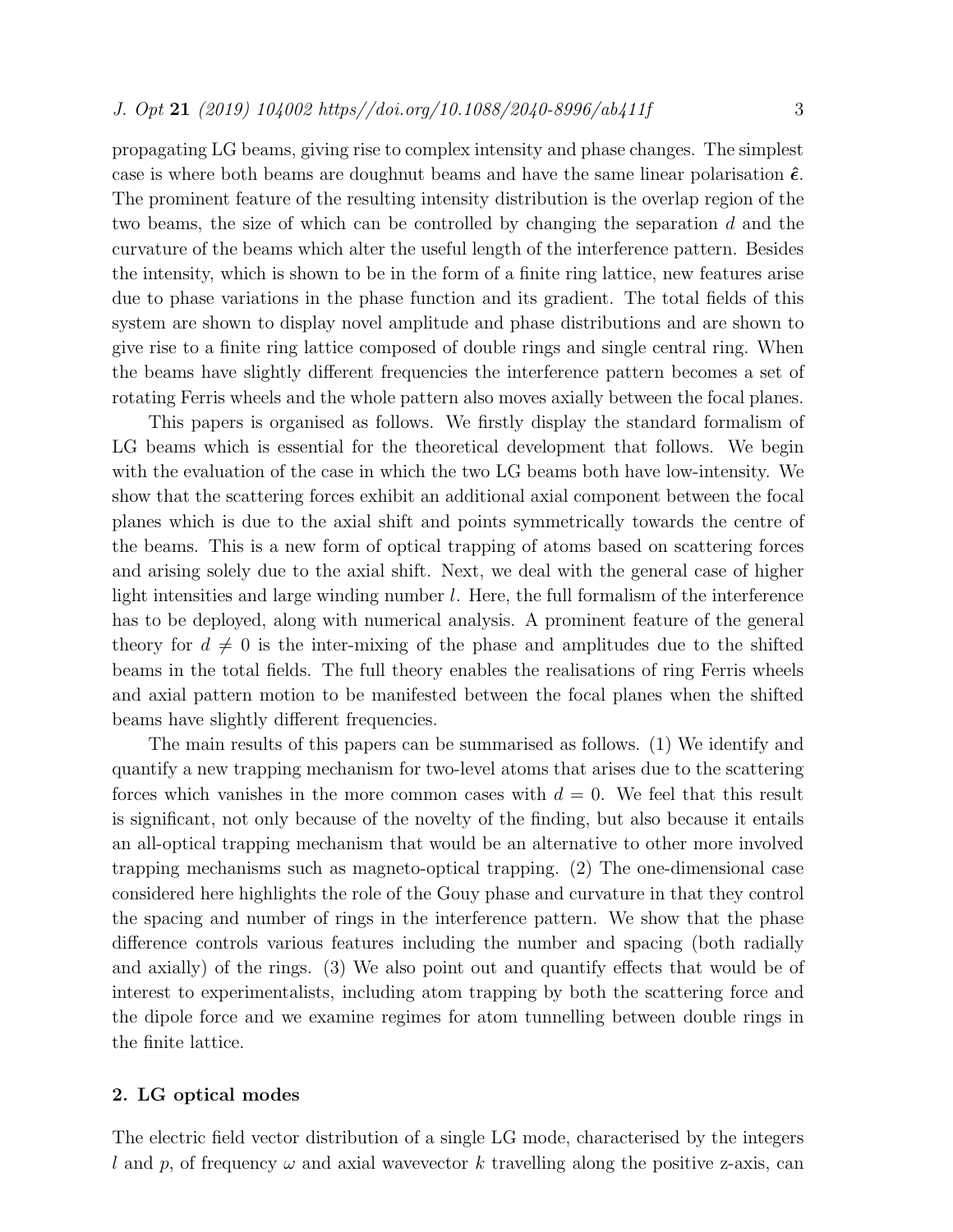J. Opt 21 (2019)  $104002$  https//doi.org/10.1088/2040-8996/ab411f 4

be written in cylindrical coordinates  $\mathbf{r} = (r, \phi, z)$  as follows

$$
\mathbf{E}_{klp}(\rho,\phi,z) = U_{klp}e^{i\Theta_{klp}(\rho,\phi,z)}e^{i\omega t}\hat{\boldsymbol{\epsilon}},\tag{1}
$$

where  $\hat{\epsilon}$  is the wave polarisation vector,  $U_{klp}(r, \phi, z)$  is the amplitude function and  $\Theta_{klp}(r, \phi, z)$  is the phase function. We have for the amplitude function

<span id="page-3-0"></span>
$$
U_{klp}(\rho,\phi,z) = \mathcal{U}_{k00} \frac{C_{lp}}{(1+z^2/z_R^2)^{1/2}} \left(\frac{\sqrt{2}\rho}{w(z)}\right)^{|l|} L_p^{|l|} \left(\frac{2\rho^2}{w^2(z)}\right) e^{-\rho^2/w^2(z)}.
$$
 (2)

Here  $L_p^{[l]}$  is the associated Laguerre polynomial;  $\mathcal{U}_{k00}$  is the amplitude for a corresponding plane wave of wavevector k;  $C_{lp}$  is a constant and  $w(z)$  is the beam waist at position z such that  $w^2(z) = 2(z^2 + z_R^2)/kz_R$ , where  $z_R$  is the Rayleigh range. For the phase function we have

<span id="page-3-1"></span>
$$
\Theta_{klp}(z) = kz + l\phi + \Theta_{Gouy} + \Theta_{curv} + i\omega t, \tag{3}
$$

where

$$
\Theta_{Gouy} = -(2p + |l| + 1)\tan^{-1}(z/z_R); \qquad \Theta_{curv} = \frac{k\rho^2 z}{2(z^2 + z_R^2)}.
$$
 (4)

The first term in the phase function is the usual term representing plane wave propagation with axial wavevector  $k$  and the second term is the azimuthal phase which gives rise to l intertwined helical wavefronts and is the basis for the OLM contents of the beam. The third term is the Gouy phase and the final term enters as a phase contribution due to the variation of the beam curvature with both  $\rho$  and z.

#### 3. Optical forces on two-level atoms

We focus on the interaction of a two-level atom of transition frequency  $\omega_0$  and dipole moment  $\mu$  with the LG light of frequency  $\omega$  and electric field as describe above. In the steady steady such an atom is subject to position- and velocity-dependent forces. A moving atom in the field of a single LG beam experiences two forces: a scattering force and a dipole force

$$
\mathbf{F}_{klp} = \mathbf{F}_{klp}^{scatt} + \mathbf{F}_{klp}^{dipole},\tag{5}
$$

where  $\mathbf{F}_{klp}^{scatt}$  is the scattering force

$$
\mathbf{F}_{klp}^{scatt}(\mathbf{r}, \mathbf{v}) = \frac{\hbar \Gamma}{4} \Omega_{klp}^2(\mathbf{r}) \left( \frac{\nabla \Theta_{klp}(\mathbf{r})}{\Delta_{klp}^2(\mathbf{r}, \mathbf{v}) + \Omega_{klp}^2(\mathbf{r})/2 + \Gamma^2/4} \right), \tag{6}
$$

and  $\mathbf{F}_{klp}^{dipole}(\mathbf{r}, \mathbf{v})$  is the dipole force

$$
\mathbf{F}_{klp}^{dipole}(\mathbf{r},\mathbf{v}) = -\frac{1}{2}\hbar\Omega_{klp}(\mathbf{r})\boldsymbol{\nabla}\Omega_{klp}\left(\frac{\Delta_{klp}(\mathbf{r},\mathbf{v})}{\Delta_{klp}^2(\mathbf{r},\mathbf{v})+\Omega_{klp}^2(\mathbf{r})/2+\Gamma^2/4}\right),\qquad(7)
$$

where  $\Omega_{klp}$  is the Rabi frequency and  $\Delta_{klp}(\mathbf{r}, \mathbf{v})$  is the position- and velocity-dependent detuning. We have

$$
\Omega_{klp} = \left| \frac{\boldsymbol{\mu} \cdot \mathbf{E}_{klp}}{\hbar} \right|; \quad \Delta_{klp}(\mathbf{r}, \mathbf{v}) = \Delta_0 - \mathbf{v} \cdot \nabla \Theta_{klp}(\mathbf{r}, \mathbf{v}), \tag{8}
$$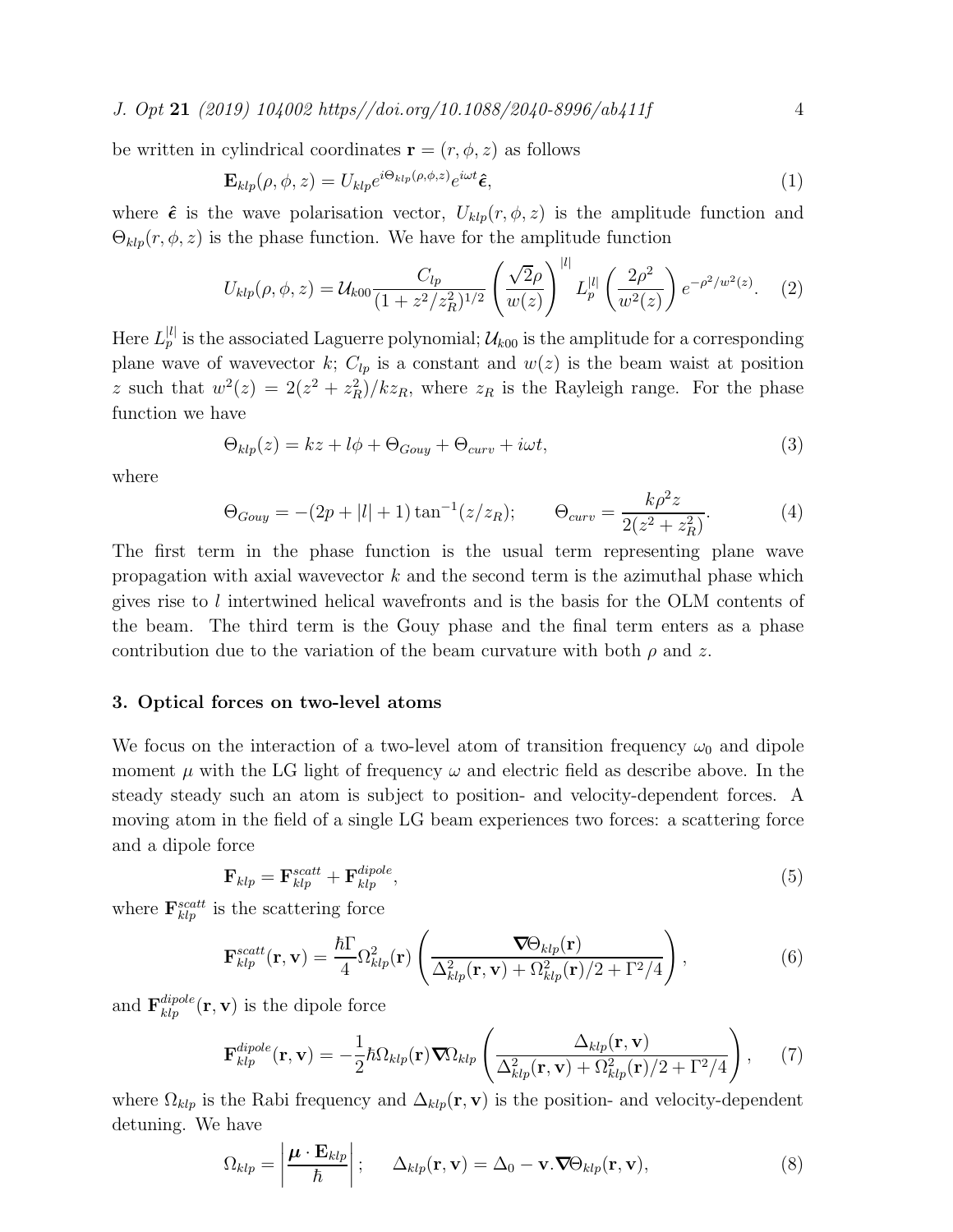

Figure 1. Schematic representation of the shifted counter-propagating LG beams where beam 1 is taken to propagate along the positive z-direction with its focal plane positioned at  $z = -d/2$  while beam 2 is propagating along the negative z-direction with its focal plane at  $z = +d/2$ . We also assume that the two beams have the same polarisation  $\hat{\epsilon}$ .

where  $\Delta_0 = \omega - \omega_0$ . The dipole force is derivable in terms of the gradient of the dipole potential as follows [\[14\]](#page-14-1)

$$
\mathbf{F}_{klp}^{dipole}(\mathbf{r}, \mathbf{v}) = -\nabla V_{klp}^{dipole}(\mathbf{r}, \mathbf{v}),
$$
\n(9)

where

$$
V_{klp}^{dipole}(\mathbf{r}, \mathbf{v}) = \frac{1}{2} \hbar \Delta_{klp}(\mathbf{r}, \mathbf{v}) \ln \left[ 1 + \frac{\Omega_{klp}^2(\mathbf{R})/2}{\Delta_{klp}^2(\mathbf{r}, \mathbf{v}) + \Gamma_{klp}^2/4} \right].
$$
 (10)

Both the scattering force and dipole potential are well known when using ordinary (i.e. non-vortex) laser light in the context of atom cooling and trapping. The scattering force is a net frictional force responsible for optical molasses, and the dipole potential traps the atom in regions of extremum light intensity.

## 4. Axially-shifted counter-propagating LG beams

The physical system involves two counter-propagating LG beams, as shown schematically in Fig. 1 where beam 1 is taken to propagate along the positive zdirection with its focal plane positioned at  $z = -d/2$  while beam 2 is propagating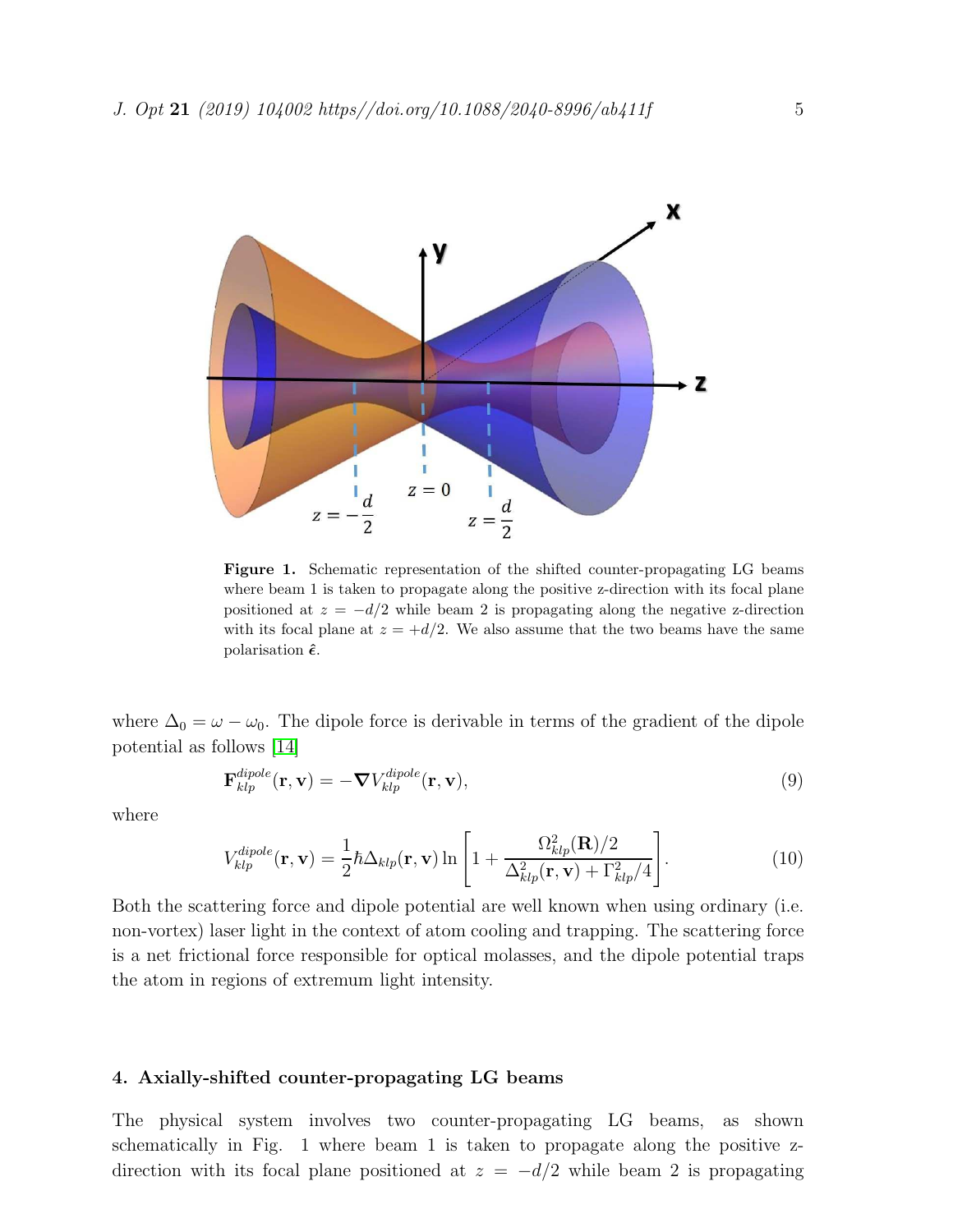along the negative z-direction with its focal plane at  $z = +d/2$ . We also assume that the two beams have the same polarisation  $\hat{\epsilon}$ . We consider the case where both beams have low intensity with low winding number l and at near resonance. The influence of the weak light beams on a two-level atom in the region between the focal planes is the sum of individual forces arising from the two beams. The beams we are dealing with are doughnut beams for which  $p = 0$  and the same winding number l. Then the Gouy phase is negligible and we also drop the curvature phase term in this treatment. For ease of notation, we drop the mode label  $klp$  and the superscripts defining the optical forces scat and dipole. At near-resonance, where  $Delta_0$  is small, the dipole force of a two-level atom is small and the scattering force dominates.

We seek to identify the first feature introduced by the shifting of the beam focal planes, so we shall consider velocity-independent i.e. static optical forces. Setting  $\mathbf{v} = 0$ , there are two scattering forces on the atom arising from the two beams which we can conveniently describe using cylindrical polar coordinates  $\mathbf{r} = (\rho, z)$ , with  $\rho = (\rho, \phi)$  the in-plane position vector component in polar coordinates. We have

$$
\mathbf{F}_1(\mathbf{r}) = \frac{\hbar \Gamma}{4} \frac{\Omega^2(\boldsymbol{\rho}, z + d/2)}{\Delta_0^2 + \Gamma^2/4 + \Omega^2(\boldsymbol{\rho}, z + d/2)/2} \left[ k\hat{\mathbf{z}} + \frac{l}{\rho} \hat{\boldsymbol{\phi}} \right],
$$
(11)

$$
\mathbf{F}_2(\mathbf{r}) = \frac{\hbar \Gamma}{4} \frac{\Omega^2(\boldsymbol{\rho}, z - d/2)}{\Delta_0^2 + \Gamma^2/4 + \Omega^2(\boldsymbol{\rho}, z - d/2)/2} \left[ -k\hat{\mathbf{z}} + \frac{l}{\rho} \hat{\boldsymbol{\phi}} \right],
$$
(12)

Recall that the mode labels have been suppressed for ease of notation and  $\Omega$  is the Rabi frequency and  $\Gamma$  is the inverse lifetime of the excited state of the two-level atom.

The total force acting on the atom is the sum

$$
\mathbf{F}(\mathbf{r}) = \mathbf{F}_1(\mathbf{r}) + \mathbf{F}_2(\mathbf{r}).
$$
\n(13)

We are interested in the region between the focal planes as a trapping region for atoms and by symmetry we expect the total force to be the same with reference to the centre of the system, located at  $z = 0$ . Hence we seek to explore the small |z| region using Taylor expansion. We have the leading order

$$
\mathbf{F}_1(\mathbf{r}) \approx \frac{\hbar \Gamma}{4} \left[ k\hat{\mathbf{z}} + \frac{l}{\rho} \hat{\boldsymbol{\phi}} \right] \left\{ Q_+(z=0) + z \left( \frac{\partial Q_+}{\partial z} \right)_{z=0} \right\}.
$$
 (14)

where

<span id="page-5-0"></span>
$$
Q_{+} = \frac{\Omega^{2}(\boldsymbol{\rho}, z + d/2)}{\Delta_{0}^{2} + \Gamma^{2}/4 + \Omega^{2}(\boldsymbol{\rho}, z + d/2)/2}
$$
(15)

A similar Taylor expansion can be carried out for  $\mathbf{F}_2$  and we note that at  $z = 0$  we have  $Q_+ = Q_-$  and  $\Omega_{d/2}^2 = \Omega_{-d/2}^2$ . Adding the contributions from  $\mathbf{F}_1$  and  $\mathbf{F}_2$  to leading order, we find

$$
\mathbf{F}(\mathbf{r}) = \frac{\hbar \Gamma k}{2} \left( \frac{\partial Q_+}{\partial z} \right)_{z=0} z \hat{\mathbf{z}} + \frac{2l}{\rho} Q_+(z=0) \hat{\boldsymbol{\phi}}.
$$
 (16)

where

$$
\left(\frac{\partial Q_+}{\partial z}\right)_z = -d \frac{(\Delta_0^2 + \Gamma^2/4)\Omega^2(z = d/2)}{[\Delta_0^2 + \Gamma^2/4 + \Omega^2(z = d/2)]^2} \left\{ \frac{(|l| + 1)(z_R^2 + d^2/4) - 2\rho^2 z_R^2/w_0^2}{(z_R^2 + d^2/4)^2} \right\}.
$$
 (17)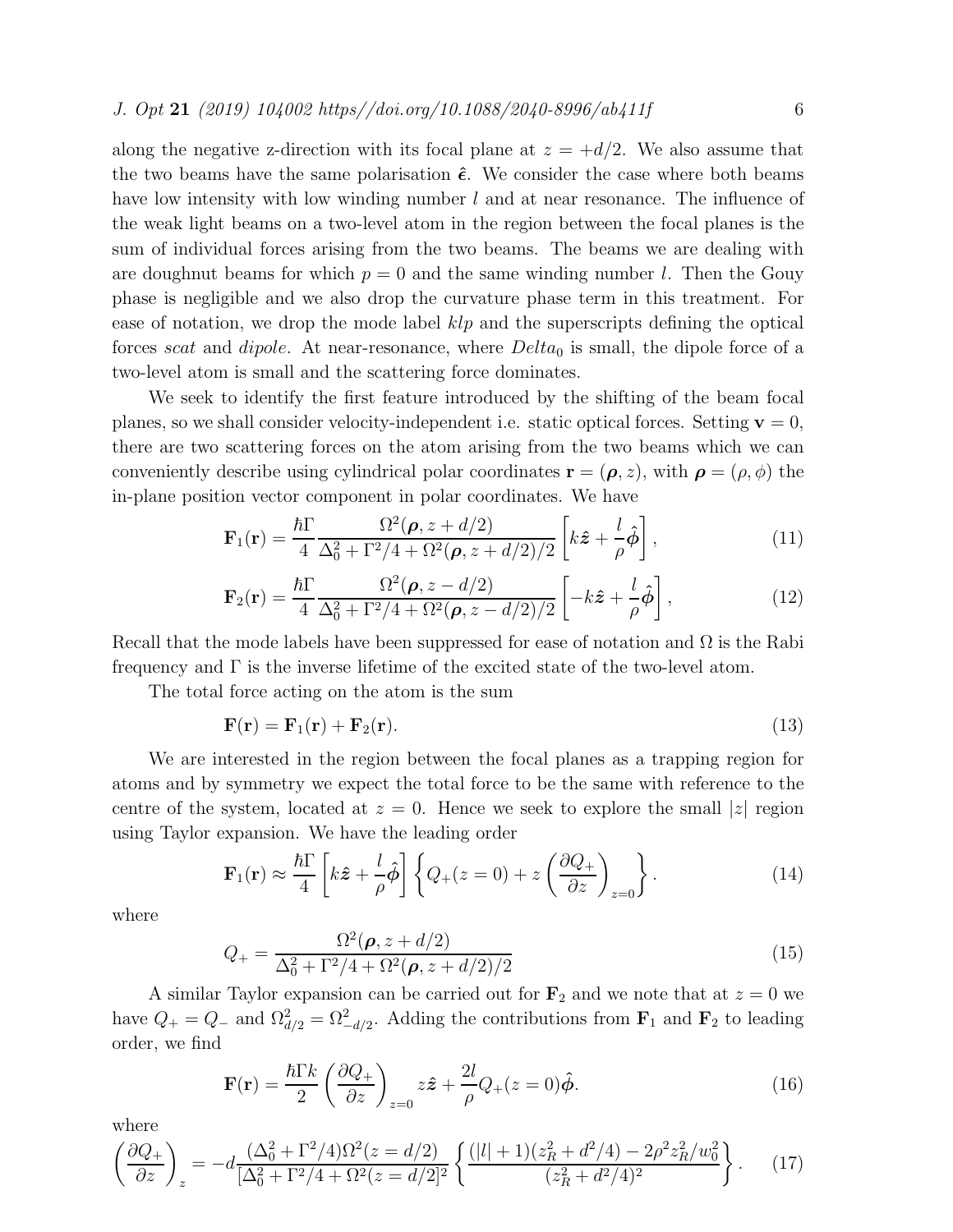J. Opt 21 (2019) 104002 https//doi.org/10.1088/2040-8996/ab411f 7

We see that the axial total force is a quasi-restoring force centred at  $z = 0$  and can be written as

<span id="page-6-0"></span>
$$
\mathbf{F}_z = -\mathcal{K}z,\tag{18}
$$

where K is the spring 'constant', which here is weakly dependent on  $\rho$ . We have

$$
\mathcal{K} = \frac{\hbar \Gamma k}{2} d \frac{(\Delta_0^2 + \Gamma^2/4) \Omega^2 (z = d/2)}{[\Delta_0^2 + \Gamma^2/4 + \Omega^2 (z = d/2)]^2} \left\{ \frac{(|l| + 1)(z_R^2 + d^2/4) - 2\rho^2 z_R^2 / w_0^2}{(z_R^2 + d^2/4)^2} \right\}.
$$
(19)

The total axial force exhibits a quasi-harmonic trapping potential between the foci which is centred at  $z = 0$ , where the two beams supply the same intensity with a combined single doughnut ring. This central doughnut ring is of radius  $\rho_0$  and it is at an axial distance  $d/2$  from the focal planes. We have  $\rho_0 = \sqrt{w^2(z - d/2)l/2}$ . Substituting for  $w(z = d/2)$  and noting that  $w_0^2 = 2z_R/k$  we find  $\rho_0 = w_0 \sqrt{l/2} \sqrt{1 + \frac{d^2}{4z_0^2}}$  $\frac{d^2}{4z_R^2}$ . Note that the spring 'constant' K depends on the radial coordinate  $\rho$ , as given in Eq.[\(19\)](#page-6-0). This takes a simpler form at the radial position  $\rho = \rho_0$ , i.e. at the central doughnut ring. Substituting for  $\rho = \rho_0$  we find that the expression between the curly brackets in Eq.[\(19\)](#page-6-0) becomes equal to unity and we find

$$
\mathcal{K}_0 = \mathcal{K}(\rho_0, z = 0) = \frac{\hbar \Gamma k}{2} d \frac{(\Delta_0^2 + \Gamma^2/4) \Omega^2(z = d/2)}{\{ [\Delta_0^2 + \Gamma^2/4 + \Omega^2(z = d/2)]^2 (z_R^2 + d^2/4) \}}.
$$
 (20)

This is a constant which depends on the system parameters, most notably, the separation d. Figure 2 displays the variations of the spring constant  $\mathcal{K}_0$  with d for a typical set of parameters, as stated in the caption to the figure.

Since  $\mathcal{K}_0$  is a constant, we may now talk about a true harmonic potential  $V_0(z)$ associated with the axial scattering force and so write

$$
V_0(z) = \frac{1}{2} \mathcal{K}_0 z^2,\tag{21}
$$

so that  $F_z(z) = -\nabla V_0(z)$ . The physical situation is now clear in that the atoms will be trapped within the axial potential well with a minimum at the plane  $z = 0$ . The azimuthal component at  $\rho_0$ , given by  $\mathbf{F}_{\phi} = (2l/\rho_0)Q_+(z=0)\hat{\phi}$  of the scattering force acts to rotate the atoms by the light induced torque given by

$$
\mathbf{T} = \mathbf{r} \times \mathbf{F}_{\phi} = 2lQ_{+}(\rho_{0}, z = 0)\hat{\mathbf{z}}.
$$
 (22)

where  $Q_+$  is given by Eq.[\(15\)](#page-5-0).

The above treatment is applicable in the low intensity limit and also does not take into account the situations involving focused beams with significant contributions from the Gouy phase and the curvature phase. Our next task is to explore the general case where interference is an important ingredient along with moderate focussing, so that we are still within the paraxial regime and the full LG formalism described at the outset is applicable.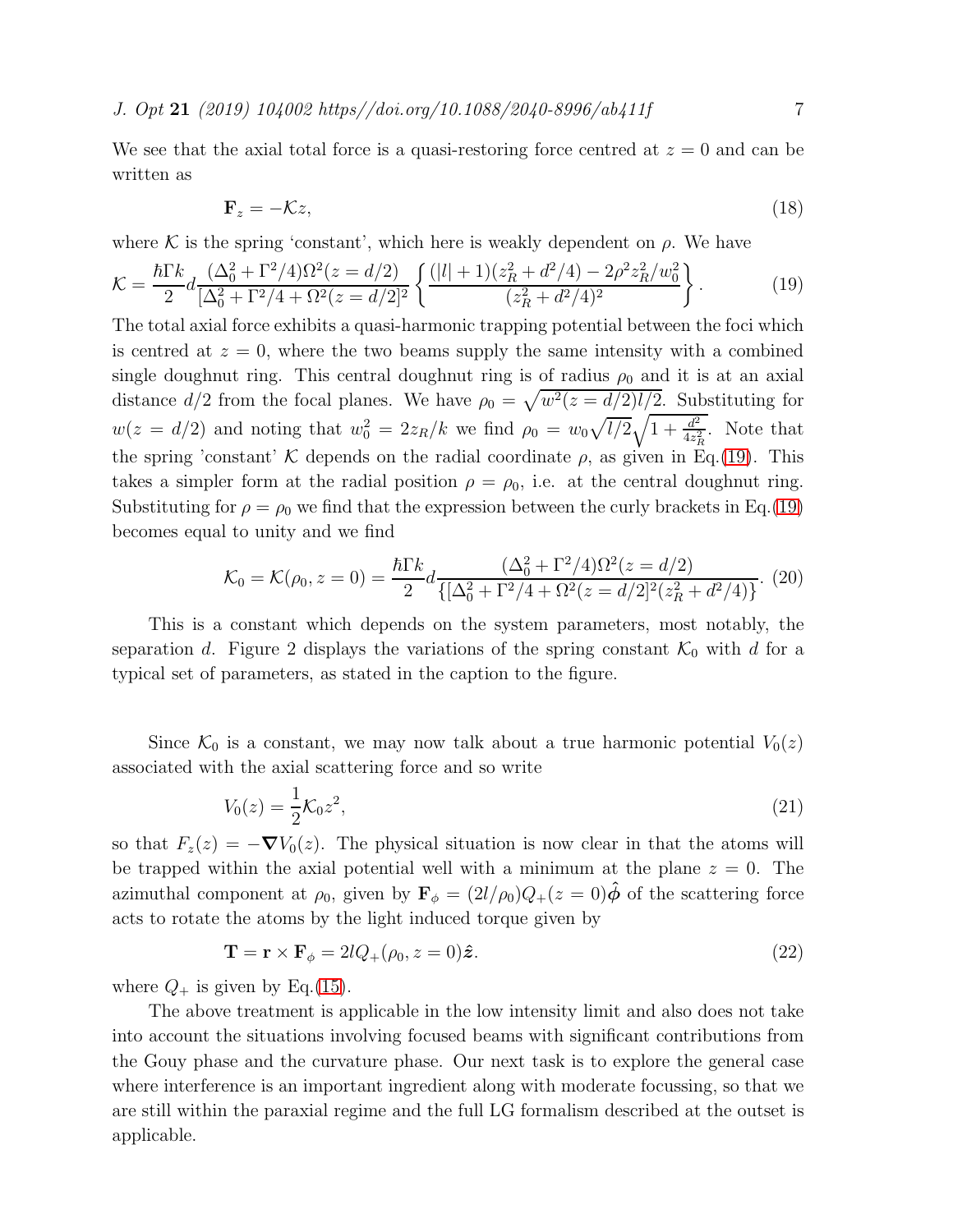

**Figure 2.** The variation of the spring constant  $\mathcal{K}_0$  with d for sodium atoms with the transition  ${}^{2}S_{1/2} - {}^{2}P_{3/2}$  of wavelength  $\lambda_0 = 589.16$  nm and  $\Gamma = 2\pi \times 10.01$  MHz. Other parameters are as follows:  $\Delta_0 = 0.5\Gamma$ ,  $w_0 = 8\mu$ m,  $\Omega_0 = \Gamma$ , where  $\Omega_0$  is the Rabi frequency corresponding to a field with an amplitude  $\mathcal{U}_{k00}$  appearing in Eq.[\(2\)](#page-3-0).

#### 5. Mixing phases and amplitude functions

We now consider the general case where the beams are sufficiently intense and the winding number  $l$  is sufficiently large for the curvature effects, including the Gouy phase to come into play. With the two beams having the same polarisation  $\hat{\epsilon}$ , the total field is simply the sum of the field vectors.

Once again, for ease of notation we suppress the LG mode labels  $klp$  and restore these when the need arises. For beams 1 and 2 we write,

$$
\mathbf{E}_1 = U_1 e^{i\Theta_1} \hat{\boldsymbol{\epsilon}}; \qquad \mathbf{E}_2 = U_2 e^{i\Theta_2} \hat{\boldsymbol{\epsilon}}, \tag{23}
$$

where the amplitude functions  $U_1$  and  $U_2$  and phase function  $\Theta_1$  and  $\Theta_2$  are appropriate for LG beams of the forms in Eqs.[\(2\)](#page-3-0) and [\(3\)](#page-3-1).

Since the beam polarisations are the same we write for the total field

$$
\mathbf{E} = U e^{i\Theta} \hat{\boldsymbol{\epsilon}},\tag{24}
$$

where U and  $\Theta$  are the total amplitude function and the total phase function of the interfering beams. The evaluation of these functions proceeds as follows

$$
Ue^{i\Theta} = (U_1e^{i\Theta_1} + U_2e^{i\Theta_2}).
$$
\n(25)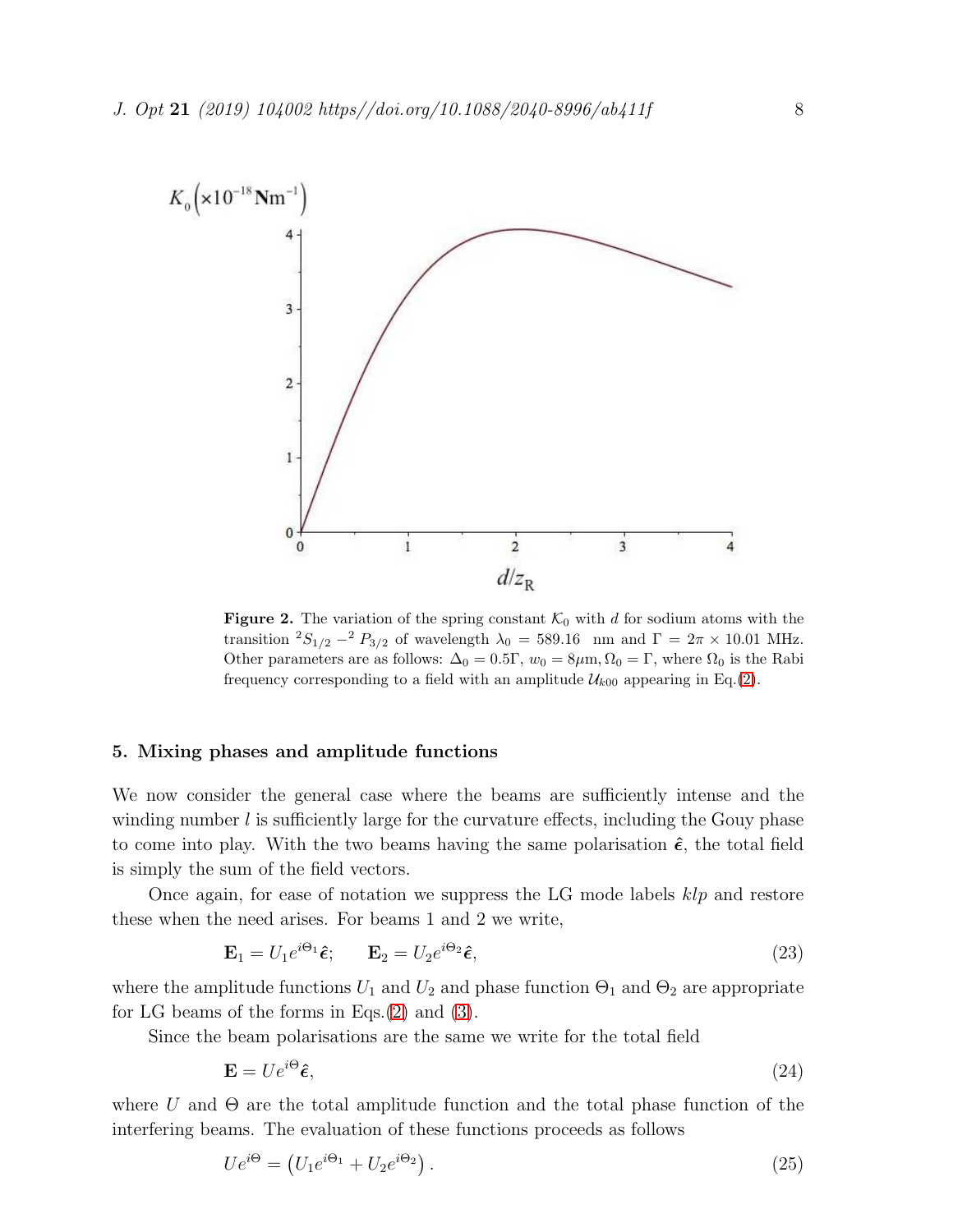J. Opt 21 (2019) 104002 https//doi.org/10.1088/2040-8996/ab411f 9

Writing the complex exponentials on the right-hand side in terms of sine and cosine functions of  $\Theta_1$  and  $\Theta_2$ , followed by separation of real and imaginary part we are then able to write straight forwardly for the total amplitude function

<span id="page-8-0"></span>
$$
U = \left\{ U_1^2 + U_2^2 + 2U_1U_2\cos(\Theta_1 - \Theta_2) \right\}^{1/2}.
$$
 (26)

For the total phase function we have

<span id="page-8-1"></span>
$$
\Theta = \tan^{-1} \left\{ \frac{U_1 \sin \Theta_1 + U_2 \sin \Theta_2}{U_1 \cos \Theta_1 + U_2 \cos \Theta_2} \right\}.
$$
\n(27)

Equations [\(26\)](#page-8-0) and [\(27\)](#page-8-1) succinctly represent the interference of any two LG beams. The total amplitude function shows interference effects residing in the cosine function involving the phase difference  $\Theta_1 - \Theta_2$ . On the other hand the total phase involves the amplitude functions. As we show below this inter-mixing of the amplitudes and phases in the total field turns out to be the source of interesting effects in the context of LG beams.

## 6. Axially-shifted counter-propagating doughnut beams

Our main concern here is to explore the specific case of shifted counter-propagating LG modes and proceed to determine their intensity and phase distributions and their influence on the atoms with which they interact at near resonance. For simplicity we continue to focus on doughnut beams  $LG_{l_1,0}$  and  $LG_{l_2,0}$ .

As before, we assume that the two beams have the same frequency  $\omega$  and we take the focal plane of beam 1 to be situated at the point  $z = -d/2$  and that of beam 2 to be situated at  $z = d/2$ , with the origin of coordinates situated at  $z=0$ , as shown in Fig.1. we have for the amplitude and phase of beam 1

$$
U_1 = U(z \to z - d/2); \quad \Theta_1 = \Theta(z \to z - d/2). \tag{28}
$$

where U and  $\Theta$  are adaptable from by Eqs.[\(2\)](#page-3-0) and [\(3\)](#page-3-1). Similarly, the expressions appropriate for beam 2 can be written where  $z \to z + d/2$ .

#### 6.1. Total phase function

In writing the phase function of beam 2 we must take into account that this beam is travelling along -z in addition to the shift of focal plane. Once the expressions for  $U_1, U_2, \Theta_1$  and  $\Theta_2$  have been determined the the total phase function follows by direct substitution in Eq. $(27)$ 

#### 6.2. Total amplitude function and power density

The total amplitude function is given by Eq.[\(26\)](#page-8-0) where we need to substitute for  $U_1$  and  $U_2$ , but we also need to evaluate the phase difference. We find since the beams have the same frequency  $\omega$ 

$$
\Theta_1 - \Theta_2 = 2kz + (l_1 + l_2)\phi + \Delta\Theta_{Gouy} + \Delta\Theta_{curv},\tag{29}
$$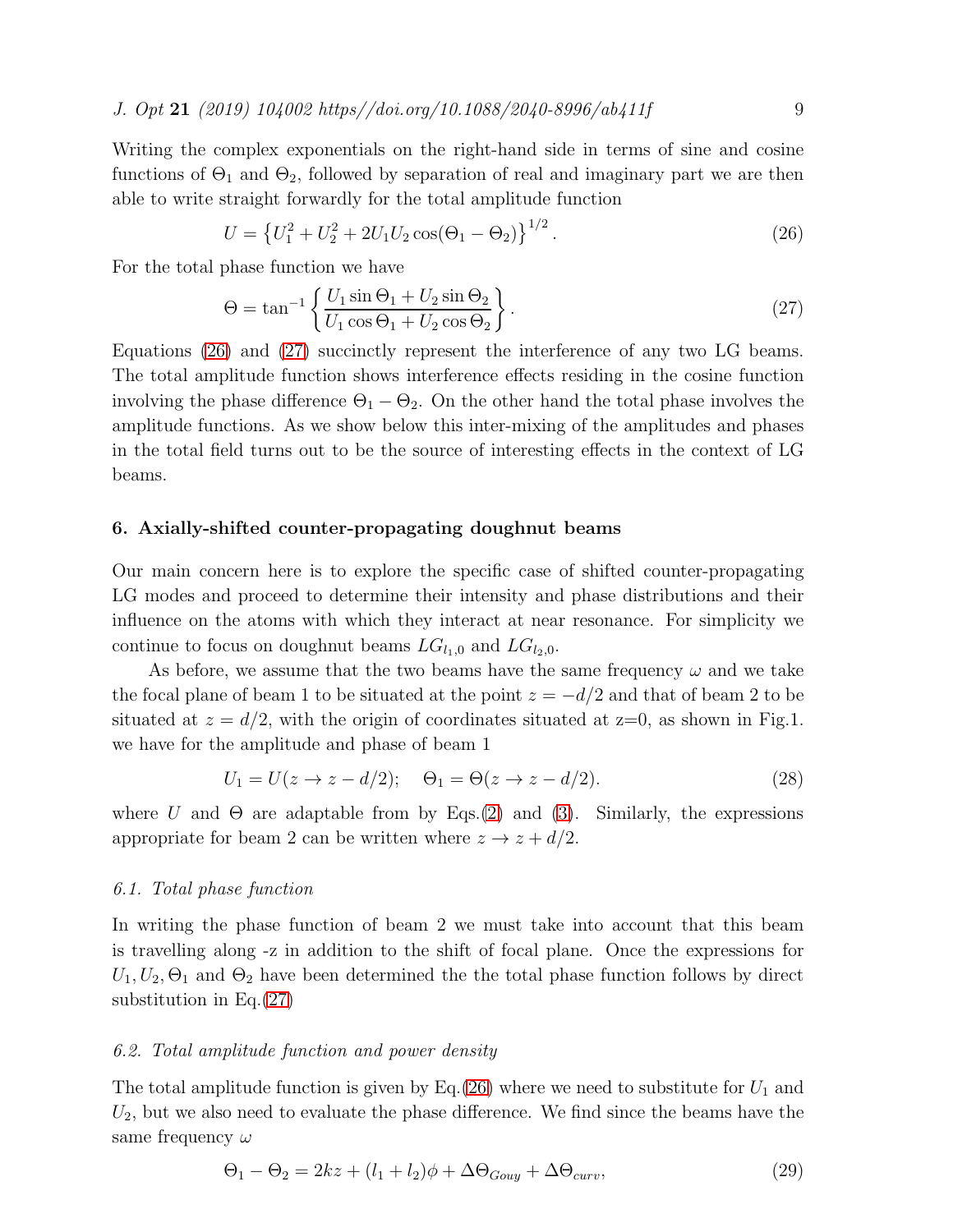where

$$
\Delta\Theta_{Gouy} = -(|l_1| + 1)\tan^{-1}\left(\frac{z - d/2}{z_R}\right) - (|l_2| + 1)\tan^{-1}\left(\frac{z + d/2}{z_R}\right). (30)
$$

For counter-propagating doughnut beams with  $l_1 = l_2 = l$  this simplifies to

$$
\Delta\Theta_{Gouy} = -(|l|+1)\tan^{-1}\left\{\frac{2zz_R}{z_R^2 - (z^2 + d^2/4)}\right\} \tag{31}
$$

For  $\Delta\Theta_{curv}$  we find

$$
\Delta\Theta_{curv} = \frac{k\rho^2 d}{2(z^2 + z_R^2)}.\tag{32}
$$

The explicit form of the phase difference  $\Theta_1 - \Theta_2$  is

$$
\Theta_1 - \Theta_2 = 2kz + 2l\phi - (|l|+1)\tan^{-1}\left\{\frac{2zz_R}{z_R^2 - (z^2 + d^2/4)}\right\} + \frac{k\rho^2d}{2(z^2 + z_R^2)}.
$$
(33)

This enables the total power density distribution to be evaluated involving realistic parameters as described in the caption to Fig. [3](#page-10-0) and [4.](#page-11-0)

The superposition is seen to give rise to a standing wave in the form of a finite ring lattice of coaxial intensity rings spanning the axial region between the focal planes. The modulation in the power density pattern is governed by the cosine of the phase difference  $\cos(\Theta_1 - \Theta_2)$  entering the total amplitude function.

## 6.3. Effects of frequency shift

In addition to the beams being shifted in space along the common axis, it is possible for their frequencies to differ slightly by  $\Delta\omega$  in which case the total amplitude function becomes

<span id="page-9-0"></span>
$$
U = \left\{ U_1^2 + U_2^2 + 2U_1U_2\cos(\Theta_1 - \Theta_2 - \Delta kz - \Delta\omega t \right\}^{1/2},\tag{34}
$$

where  $\Delta \omega = \omega_1 - \omega_2$  and  $\Delta k = k_1 - k_2$ . The  $\Delta k$  term is responsible for axial beating/dephasing effects exhibited by the envelope function in the z-direction. These are typically negligible for laser beams as the dephasing length  $2\pi/\Delta k$  is typically much longer than the longitudinal coherence length of the laser beam. Since the argument of the cosine function in Eq.  $(34)$  is now time-dependent leading to optical Ferris wheels and lift.

## 6.4. Optical Ferris wheels and lifts

The time dependence arising due to the frequency shift  $\Delta\omega$  means that the interference pattern now moves with time. A given plane, for instance the symmetry plane  $z = 0$ , can be shown to shift with time. There is azimuthal motion in every doughnut ring in the interference pattern between the focal planes which moves at an angular frequency  $v_{\phi}$  given by

$$
v_{\phi} = \frac{d\phi}{dt} = \frac{\Delta\omega}{2l}.
$$
\n(35)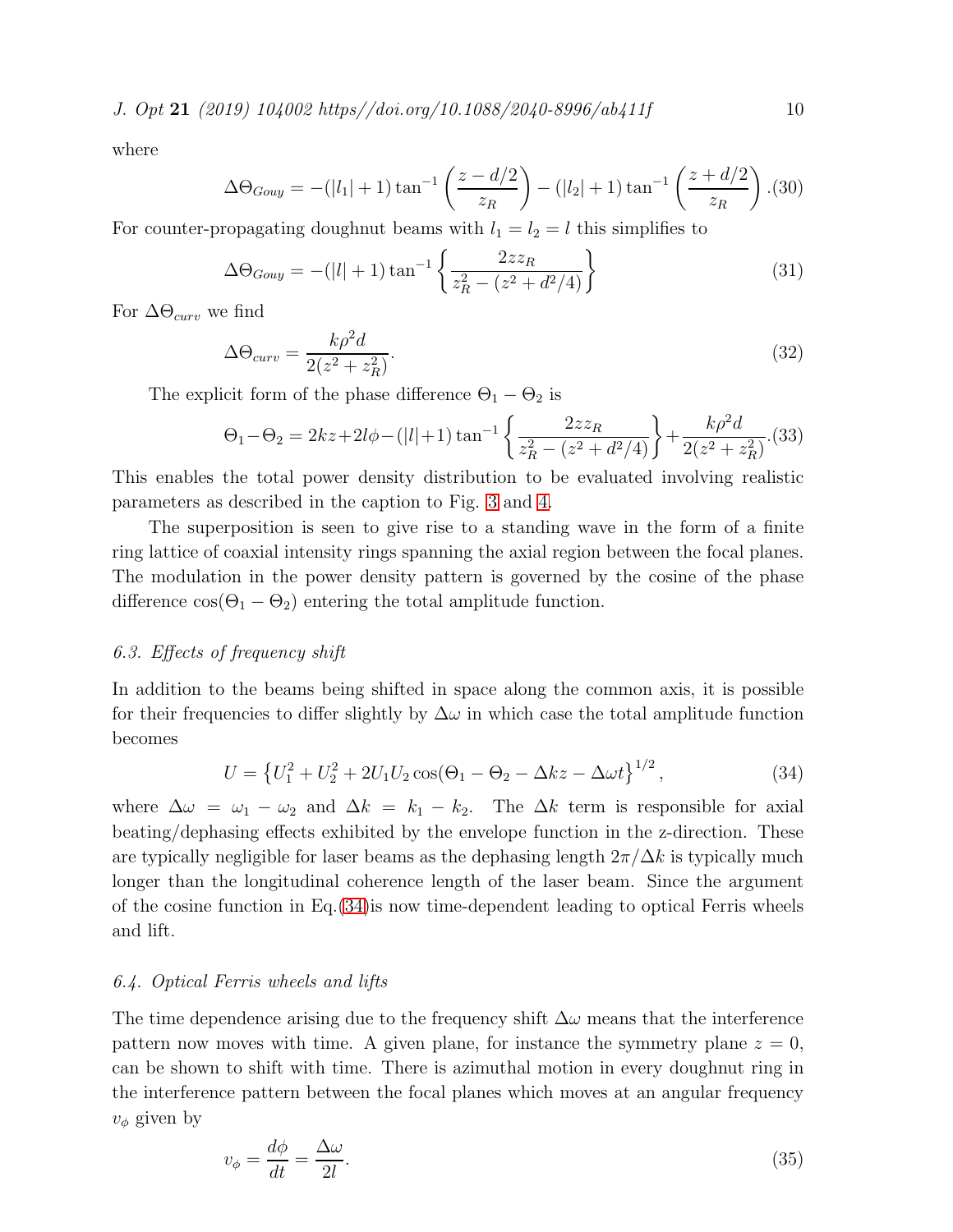

<span id="page-10-0"></span>Figure 3. The intensity profile of the interference pattern of two counter-propagating doughnut LG beams. The pattern is shown projected on the x-z plane at  $y = 0$ with the focal planes at  $z = -d/2$  and  $z = d/2$ , with the centre of this cylindrically symmetric system located at  $z = 0$ . The two sides of the interference fringes form the cross-section of the concentric rings, shown in figure [4.](#page-11-0) The parameters used here are as follows:  $l_1 = l_2 = 80$ ,  $w_0 = 6\lambda$  and  $d = 24w_0$ . These paraxial parameters are consistent with those adopted by Chu *et al.*[\[2\]](#page-13-1)

Thus, in the context of shifted beams this is a manifestation of the so-called optical Ferris wheel described by Franke-Arnold et al. [\[23\]](#page-14-10). An additional effect arising from the introduction of a frequency difference  $\Delta\omega$  is a translation of the interference pattern along the z-axis at a speed  $v<sub>z</sub>$  given by

$$
v_z = \frac{dz}{dt} \approx \frac{\Delta\omega}{2k},\tag{36}
$$

where the approximation is necessitated by having dropped the Gouy phase and curvature phase terms in the argument of the cosine function. This is a reasonable approximation for the case of beams with large Rayleigh range  $z_R$ , and/or small winding number  $l$ . In the present context the motion of the interference pattern along the  $z$ -axis is a manifestation of the so-called lifting effect, or the conveyor belt effect.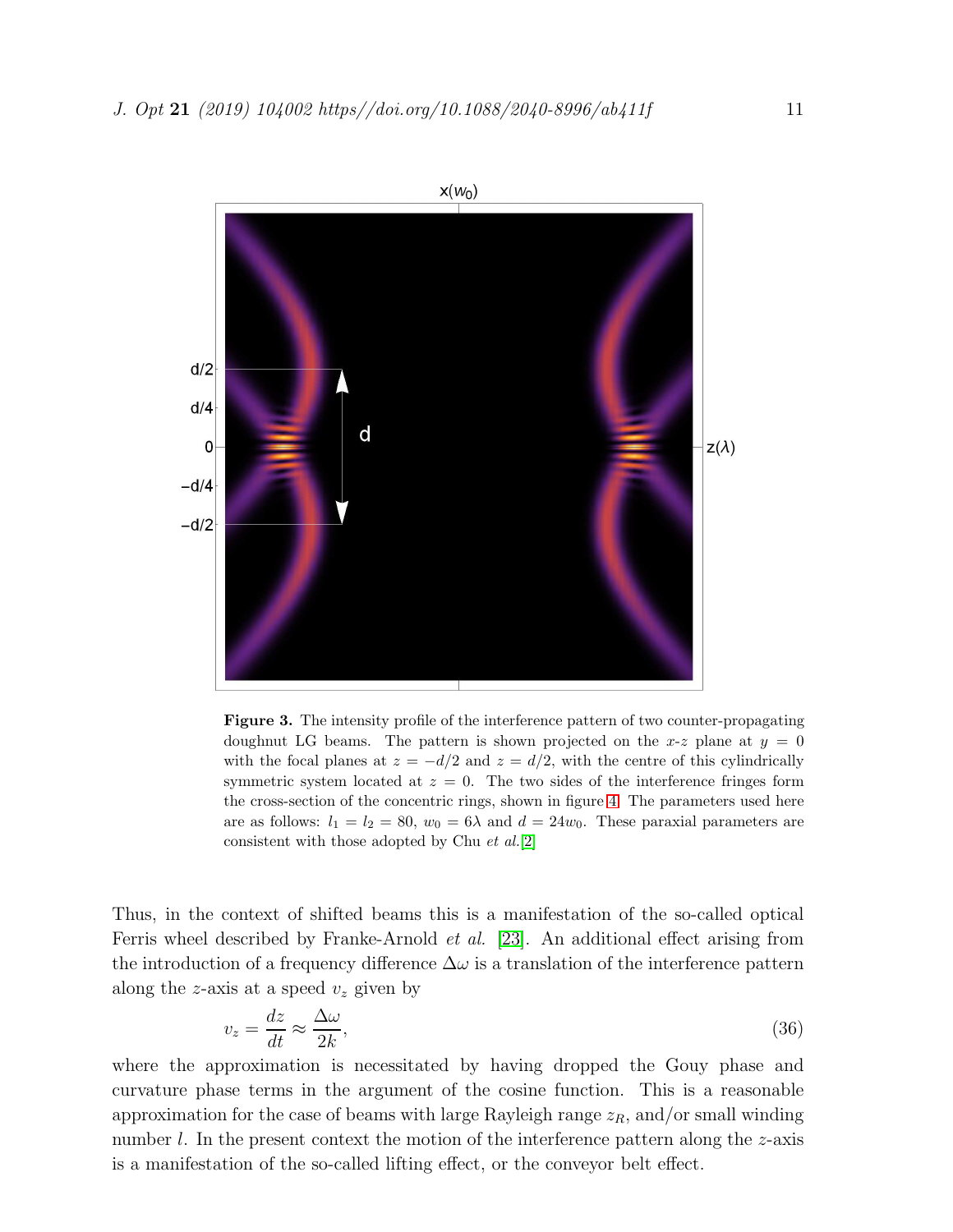

<span id="page-11-0"></span>**Figure 4.** The interference intensity pattern projected on the  $xy$  planes in the region between the focal planes. The parameters are as in Fig. [3.](#page-10-0) This figure shows a central rings at  $z = 0$  and double rings on either sides of this central ring. The modulation is due to the cosine of the phase difference  $\cos(\Theta_1 - \Theta_2)$  entering the total amplitude function equation [\(26\)](#page-8-0).

## 6.5. Radial shifts in double rings

As Fig. [4](#page-11-0) shows, the interference intensity pattern consists of a set of double doughnut rings, with a single central ring at  $z = 0$ . On either side of this brightest ring there are rings separated by a radial distance  $\delta \rho$ , depending on the position z. We see that there is a double ring at  $z = (d/2 - \delta)$  where  $\delta$  is the fringe separation. One of the double rings is a distance equal to  $d/2 - \delta$ , from the focal plane of beam 1 while the second ring is a distance of  $d/2 + \delta$  from the focal plane of beam 2. Thus the radii of the rings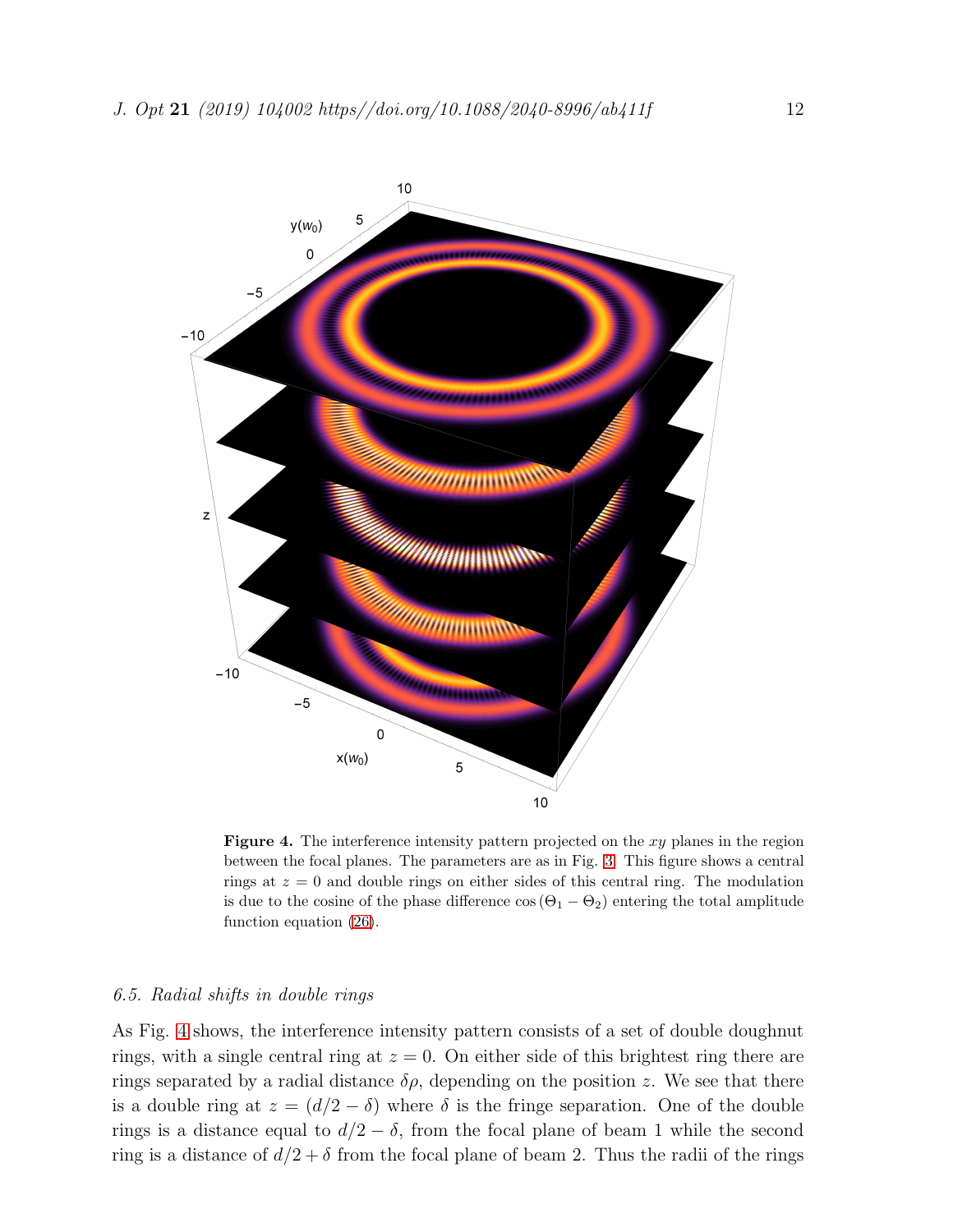are given by

$$
w_1 = w_0 \sqrt{|l|/2} \sqrt{[1 + (d/2 - \delta)^2 / z_R^2]}; \qquad w_2 = w_0 \sqrt{|l|/2} \sqrt{[1 + (d/2 + \delta)^2 / z_R^2]}.
$$
 (37)

The radial separation is the difference. We have

$$
\Delta \rho = w_0 \sqrt{|l|/2} \left( \sqrt{1 + (d/2 + \delta)^2 / z_R^2} - \sqrt{1 + (d/2 - \delta)^2 / z_R^2} \right). \tag{38}
$$

For small d or large  $z_R$  this radial separation is approximately  $\Delta \rho \approx w_0 \sqrt{2|l|} (d\delta/z_R^2)$ . This provides the possibility of choosing the parameters in such a manner that the two component rings can be made to be very close to each other. If atoms are trapped in these rings, they can tunnel between the rings for sufficiently small radial separations. For l small this could be advantageous when compared with schemes where LG beams with the same l, but  $p = 1$  are examined for atom tunnelling between ring traps. In that case, the inner ring is separated from the outer one by a radial distance of  $w_0$ , while in the current case the factor  $\alpha = \sqrt{2|l|} (d\delta / z_R^2)$  may be arranged to be less than unity.

#### 7. Conclusions

The system we have considered here, namely that involving counter-propagating LG beams with axially shifted focal planes, as far as we know, has not been explored before in the context of twisted light. This requires the introduction of a spatial separation d between the two focal planes of the counter-propagating LG beams, giving rise to novel intensity and phase distributions. We have concentrated on the case in which the LG beams are doughnut beams and both beams are assumed to be linearly polarized in the same direction so that when the total field is constructed as the sum of the field vectors, a total amplitude function and a total phase function can be defined and are found to be intertwined, due to spatial variations in the individual beams. The properties of the total fields can be controlled by changing the separation d and the curvature of the beams which alters the useful length of the interference pattern. In addition to the intensity distribution, which is shown to consist of a finite ring lattice, significant other properties are identified due to variations in the total phase function and its gradient. We have also shown that when the frequencies of the beams differ slightly the interference pattern becomes a set of rotating Ferris wheels which also move axially between the focal planes, identified as a conveyor belt in this context.

The summary of our main results is as follows: (1) We have identified and quantified a new trapping mechanism of two-level atoms that arises due to the scattering force, which vanishes in the more common cases in which  $d = 0$ . We feel that this result is significant, not only because of the novelty of the finding, but also because it entails an all-optical trapping mechanism that would be an alternative to other more involved trapping mechanisms such as magneto-optical trapping. (2) The one-dimensional case considered here highlights the role of the Gouy phase and curvature in that they control the spacing and number of the rings in the interference pattern. We have emphasised the role of the phase difference  $\Theta_1 - \Theta_2$  in controlling various features including the number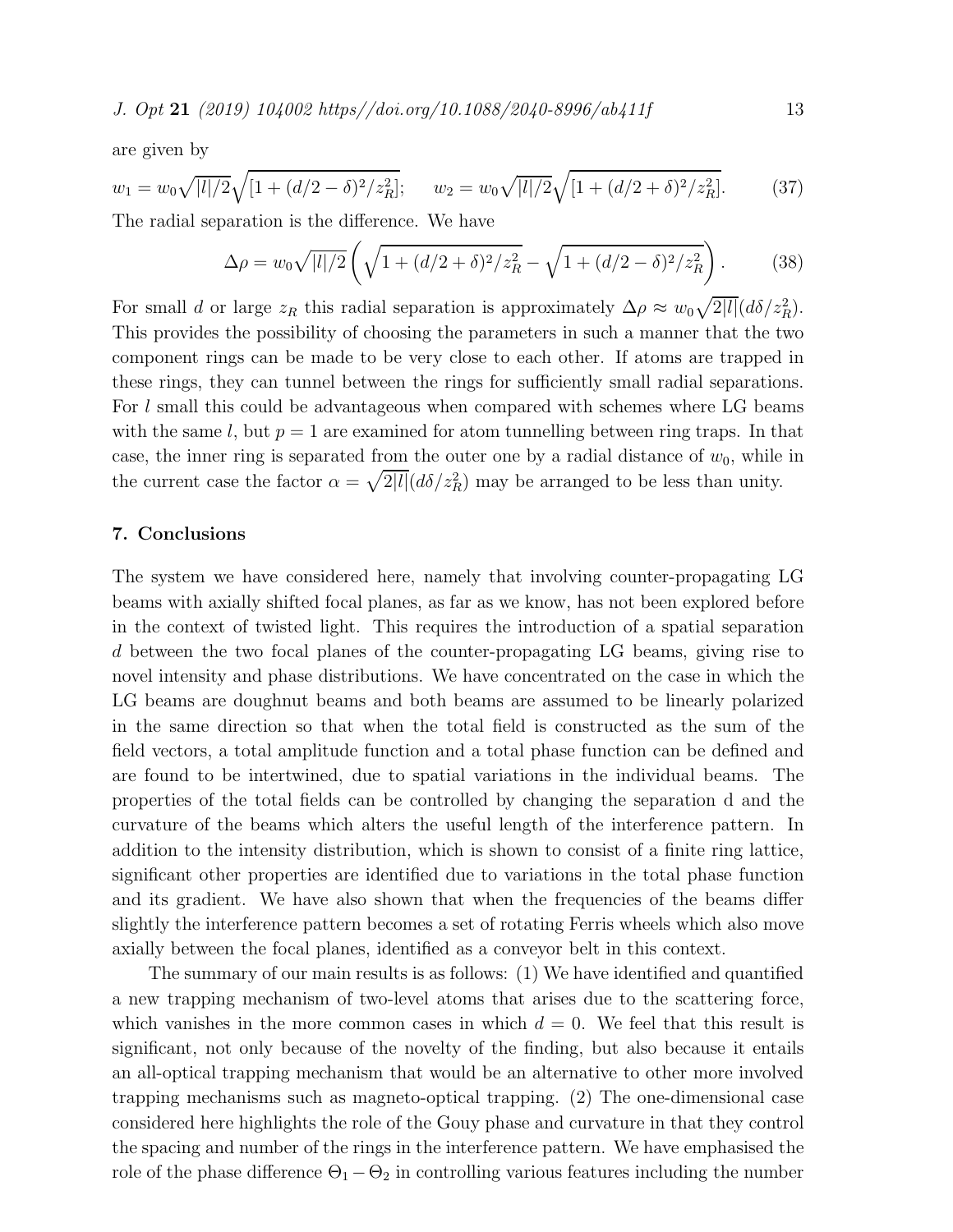and spacing (both radially and axially) of the rings. (3) We have pointed out and quantified effects that would be of interest to experimentalists, including atom trapping by both scattering and dipole forces and have examined regions for atom tunnelling between double rings.

## Acknowledgements

KK is grateful to TUBITAK, Turkey, for financial support during a sabbatical leave at the University of York, UK, where this work was initiated. This project was supported by King Saud University, Deanship of Scientific Research, College of Science Research Centre.

# ORCID IDs

K Koksal https://orcid.org/0000-0001-8331-9380 Vasileios E Lembessis https://orcid.org/0000-0002-2000-7782 J Yuan https://orcid.org/0000-0001-5833-4570 M Babiker https://orcid.org/0000-0003-0659-5247

## <span id="page-13-0"></span>References

- <span id="page-13-1"></span>[1] Ashkin A, Dziedzic J M, Bjorkholm J E and Chu S 1986 Observation of a single-beam gradient force optical trap for dielectric particles *Optics Letters* 11 288.
- <span id="page-13-2"></span>[2] Chu, Steven and Bjorkholm, J. E. and Ashkin, A. and Cable, A. 1986 Experimental observation of optically trapped atoms *Physical Review Letters* 57 314.
- <span id="page-13-3"></span>[3] Ashkin A 1970 Acceleration and trapping of particles by radiation pressure *Physical Review Letters* 24 156.
- <span id="page-13-4"></span>[4] Mohammadnezhad, Mohammadbagher and Hassanzadeh, Abdollah 2017 Multibeam interferometric optical tweezers *Journal of Nanophotonics*, 11 036007.
- [5] Mohammadnezhad, Mohammadbagher and Hassanzadeh, Abdollah 2017 Evanescent field interferometric optical tweezers with rotational symmetric patterns *Journal of the Optical Society of America B*, 34 983.
- <span id="page-13-6"></span><span id="page-13-5"></span>[6] Anderson M H, Ensher J R, Matthews M R Weiman C E and Cornell E A 1995 Observation of Bose-Einstein condensation in a dilute atomic vapour *Science* 269 198.
- [7] Andrews D L (ed) 2008 *Structured Light and its Applications, an Introduction to Phase- structured Beams and Nanoscale Optical Forces* (Burlington MA : Academic).
- <span id="page-13-7"></span>[8] Jessen P S, Gerz C, Lett P D, Phillips W D, Rolston S L Spreewv R J C and Westbrook C I 1992 Observation of quantized motion of Rb atoms in an optical field *Physical Review Letters* 69 49.
- <span id="page-13-8"></span>[9] Verkerk P, Lounis B, Salamon C, Cohen-Tannoudji C, Courtouis J Y and Grynberg G 1992 Dynamics and spatial order of cold cesium atoms in a periodic optical potential *Physical Review Letters* 88 3861.
- <span id="page-13-9"></span>[10] Allen L, Beijersbergen R J, Spreeuw and Woerdman J P 1992. Orbital angular momentum of light and the transformation of Laguerre-Gaussian laser modes.*Physical Review A* 45 8185.
- <span id="page-13-10"></span>[11] Torres J P and Torner L (eds) 2011 *Twisted Photons: Applications of Light with Orbital Angular Momentum* (Bristol : Wiley-VCH)
- [12] Andrews D L and Babiker M (eds) 2013 *The Angular Momentum of Light* (Cambridge : Cambridge University Press)